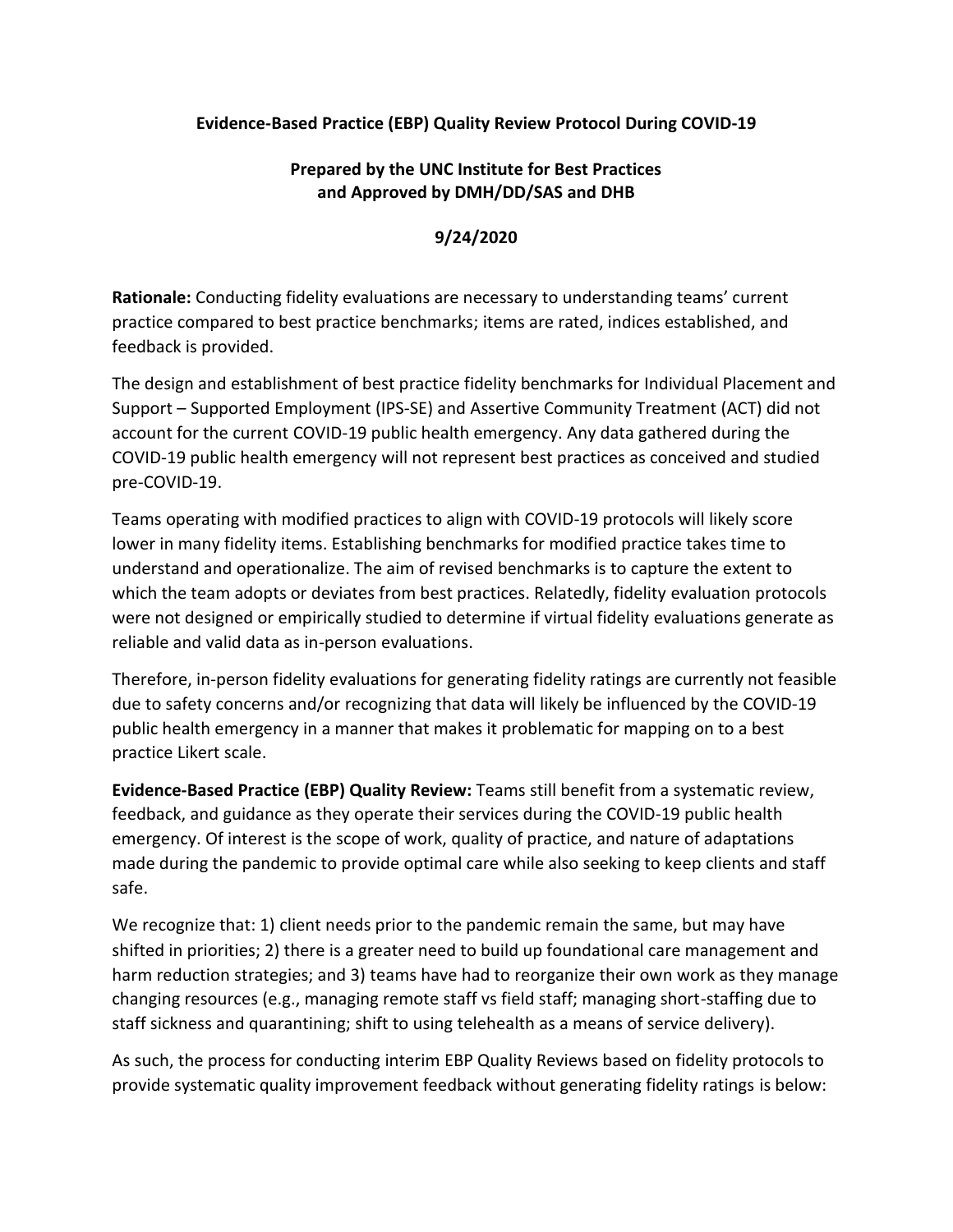- The interim EBP Quality Review does not replace the formal Tool for Measurement of ACT (TMACT) and IPS fidelity evaluation that generates ratings and determines certification status. Fidelity evaluations will not be held until valid and reliable evaluations are possible. The State does not intend to reinstitute formal evaluations earlier than July 1, 2021. A minimum of a two-person evaluation team, staffed by the UNC Institute for Best Practices' consultants, will be assigned to conduct EBP Quality Reviews.
- Teams will be chosen as follows: a team is due for a fidelity evaluation given the current queue; and/or consideration of both the length of time since last evaluation AND the most current fidelity rating reflected Provisional certification for TMACT or the low end of Fair (74-89) for IPS.
- Teams will receive the **pre-EBP Quality Review paperwork** to complete ahead of time, as typical of a fidelity evaluation in order to capture relevant, necessary data. Any data collection item that is not pertinent to the goal of providing grounded quality improvement feedback during the COVID-19 public health emergency (vs. data are collected with intent to rate the team on fidelity measure) will be removed.
- Only interview questions that are most relevant to the goal of providing quality improvement feedback during the COVID-19 public health emergency will be extracted.
- All interview sources typical of a fidelity evaluation will be interviewed by way of a secure platform (e.g., Microsoft Teams) as part of the EBP Quality Review. EBP Quality Reviews will be conducted across 5 business days to maximize accommodations for all parties. Interviews will not be recorded since that is not typical of fidelity evaluations. Where staff do not have access to a webcam, one will be provided to them (by mail) in advance. It is assumed that staff have access to smartphones and, at minimum, can participate via the relevant application by phone.
- In lieu of a typical fidelity evaluation chart review, reviewers will instead: 1) invite teams to generate a de-identified electronic medical record (EMR) report showing data, including frequency and intensity of contacts and use of in-person vs telehealth (when teams do not use an EMR, guidance for the team will be provided to conduct their own chart review to generate these numbers); 2) request "best practice examples" (in the form of a progress note) across select domains the reviewers will provide ahead of time – these examples will be screen shared using secure software (e.g., Microsoft Teams).
- Team processes will be observed, per fidelity evaluation protocols, including team meeting observations and planning meeting observations. Observation will occur using video if these meetings are happening live or join the audio/virtual meeting set up by the team. Where teams do not have access to a webcam, one will be provided to them (by mail) in advance.
- Teams will be given data collection prompts to gather data related to known modifications during the COVID-19 public health emergency (e.g., understanding the team's access to personal protective equipment (PPE); which clients have access to hardware to participate in telehealth).